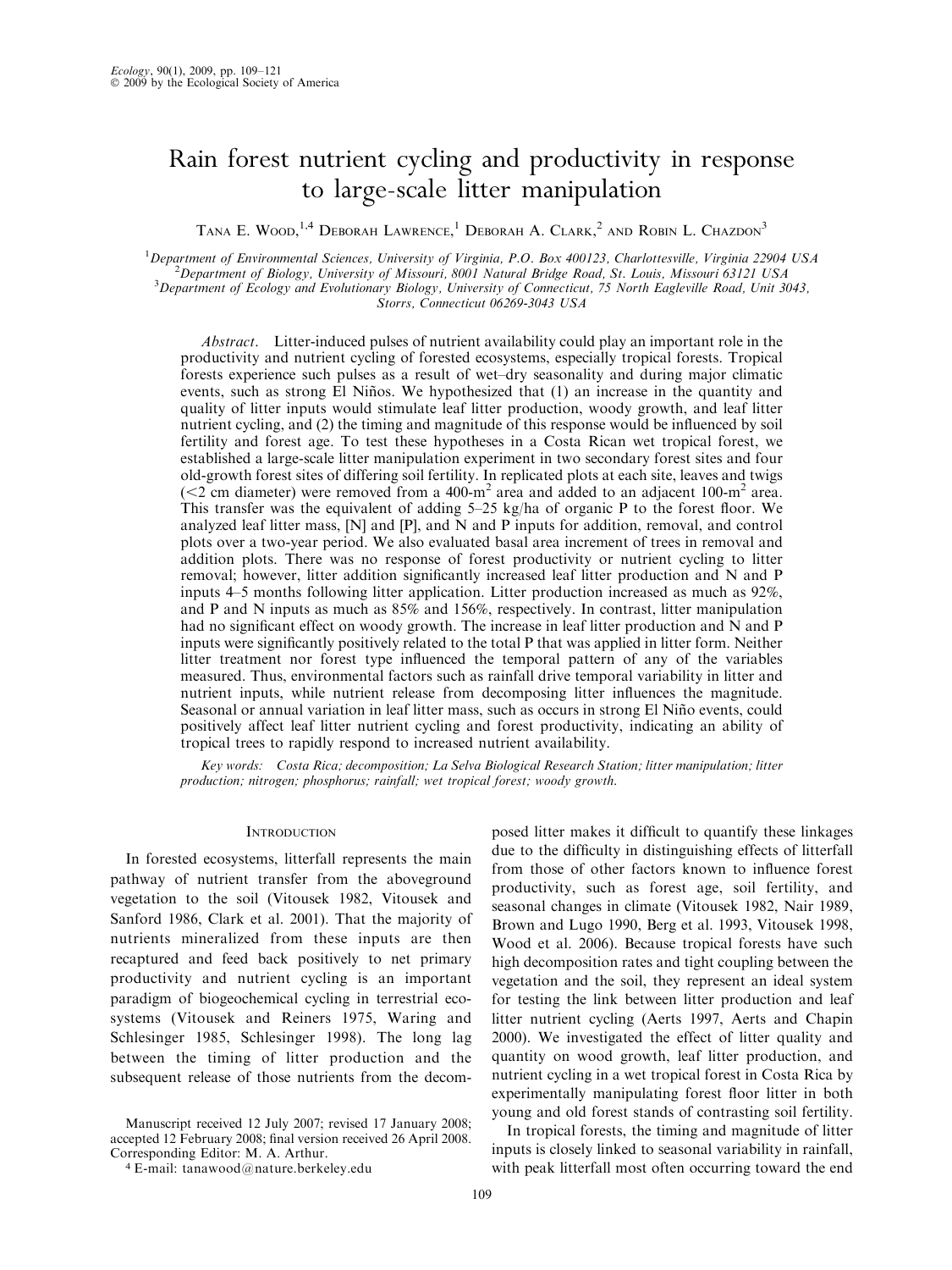of the dry season (Hopkins 1966, Klinge and Rodrigues 1968, Haines and Foster 1977, Kunkel-Westphal and Kunkel 1979, Cuevas and Medina 1986, Herbohn and Congdon 1993, Swamy and Proctor 1994, Wieder and Wright 1995, Newbery et al. 1997, Lawrence 2005). Although this trend is less evident in wet tropical forests, which experience more evenly distributed rainfall throughout the year, litter production does increase during short periods (2–4 weeks) of below average rainfall (D. Lawrence, unpublished data; D. A. Clark, unpublished data). Subsequent decomposition of this litter could result in pulsed availability of limiting nutrients (Lodge et al. 1994, McGrath et al. 2000). Potential responses to pulsed nutrient availability include increased aboveground net primary productivity (ANPP) in the form of increased wood growth (Tanner et al. 1990, 1992, Campo and Vazquez-Yanes 2004) and higher litter production (Vitousek 1998, Harrington et al. 2001), as well as an enhanced leaf litter [P] (Tanner et al. 1992, Wood et al. 2005), resulting in higher nutrient inputs to the soil within 12 to 18 months of nutrient application.

Forest age and soil fertility can also affect litter nutrient dynamics due to differences in the quality and quantity of litter inputs (Grubb 1977, Vitousek 1982, Hobbie 1992, Crews et al. 1995). Older secondary forests tend to have comparable or higher production and higher quality of leaf litter than old-growth forests (Ewel 1976, Brown and Lugo 1990, Read and Lawrence 2003, Lawrence 2005). Forests on lower fertility soils tend to produce similar quantities of litter as forests on high-fertility soils nearby, but of lower quality (Edwards 1982, Vitousek 1984, Vitousek and Sanford 1986, Crews et al. 1995, Aerts and Chapin 2000, McDonald and Healy 2000, Wood et al. 2006). Thus litter quality, but not necessarily quantity, is limited by local nutrient availability.

In addition to the influence of forest age and soil fertility on the litter itself, differences among these forest types can also affect decomposition rates, and hence the timing of nutrient availability (Ewel 1976, Vitousek 1982, Crews et al. 1995, Scowcroft et al. 2000, Xuluc-Tolosa et al. 2003, Vasconcelos and Laurance 2005). Because secondary forests tend to have higher litter nutrient concentrations, and in many instances higher soil nutrients than old-growth forests, forest floor turnover is likely to be more rapid (Ewel 1976, Brown and Lugo 1990, Wardle et al. 1997, Xuluc-Tolosa et al. 2003). Similarly, forests on more fertile soils also tend to have higher decomposition rates, and hence more rapid turnover of the forest floor than forests on less fertile soils (Swift et al. 1979, Brown and Lugo 1990, Hobbie 1992, Crews et al. 1995, Hattenschwiler et al. 2003, Xuluc-Tolosa et al. 2003). Differences in litter quality and in decomposition rates might lead to differences among forests in the timing and the magnitude of their response to litter inputs.

Conversely, nutrients contained in litterfall could also represent a loss of nutrients to the trees as a result of leaching, immobilization, and competition with other organisms (Chapin 1980, Aerts and Chapin 2000). Because tropical forests are most often limited by phosphorus (P), which has no substantial atmospheric component, the main source of the limiting nutrient is obtained from the longer-term process of weathering (Vitousek and Sanford 1986, Roy and Singh 1994, Crews et al. 1995, Herbert and Fownes 1995, Porder et al. 2006). Therefore, litter-derived P inputs likely provide an essential short-term supply of P to the vegetation (Walker and Syers 1976, Chapin 1980, Aerts and Chapin 2000).

We created a large-scale litter manipulation experiment in secondary and old-growth forests of varying soil fertility in a wet tropical forest in Costa Rica. This experiment allowed us to determine the effects of sudden large inputs of organic matter on woody growth, leaf litter production, and litter nutrient cycling. By including both young and old as well as high- and low-fertility sites in this study, we were able to evaluate the full spectrum of litter quality and quantity (high inputs of high-quality litter, high inputs of low-quality litter, low inputs of high-quality litter, and low inputs of lowquality litter).

We hypothesized that: (1) An increase in the quantity and quality of litter inputs would have a positive effect on woody growth and leaf litter production, as well as leaf litter quality (N and P concentrations), by providing a pulse of limiting nutrients to the vegetation, while litter removal would have the opposite, negative effect. (2) The timing and magnitude of this response would be influenced by soil fertility and forest age, due to differences in litter quality, quantity, and decomposition rates. We predicted that secondary forests would exhibit the largest and earliest response to litter addition while old-growth forests located on low-fertility soils would display the smallest and most delayed response to addition. Alternatively, we might expect the low-fertility sites to demonstrate the largest response to litter addition due to greater nutrient limitation in these sites. We also hypothesized that the high-fertility sites would exhibit the smallest response to litter removal due to the potential for the soil nutrient pool to serve as a buffer against lower litter nutrient inputs.

### **METHODS**

#### Study site

We conducted this research in both old-growth tropical wet forest and secondary forest regenerating from pasture at the La Selva Biological Research Station in Costa Rica ( $10^{\circ}26'$  N,  $84^{\circ}00'$  W). La Selva receives on average 4300 mm of rainfall a year, with no month receiving <100 mm on average (Organization for Tropical Studies, *unpublished data* [available online]).<sup>5</sup> The drier period occurs between late January and late

 $5 \langle \text{http://www.ots.duke.edu/}\rangle$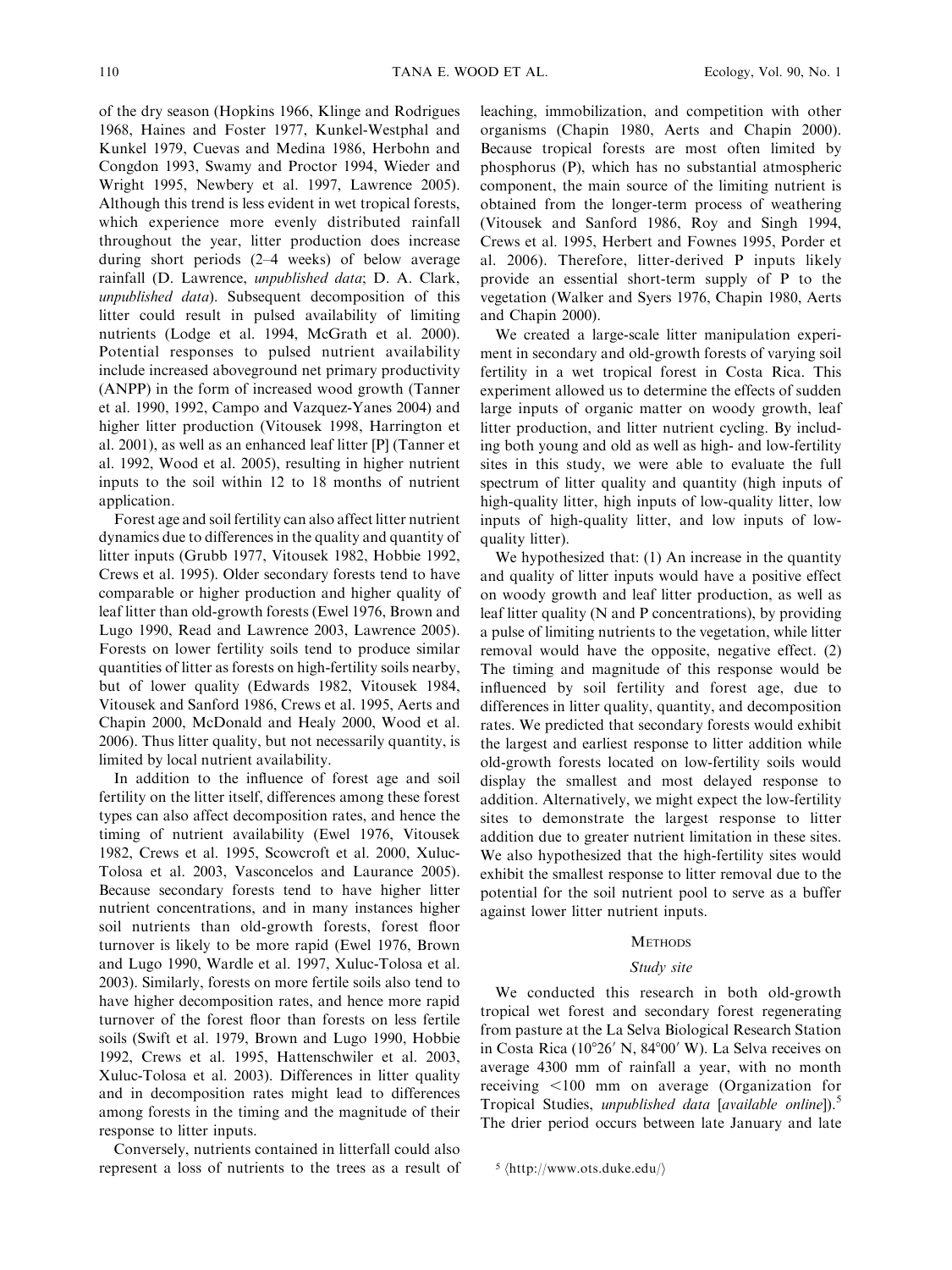|                                                                                            | Site name    |              |                |            |              |             |  |
|--------------------------------------------------------------------------------------------|--------------|--------------|----------------|------------|--------------|-------------|--|
| Site characteristics                                                                       | A2           | A4           | L <sub>3</sub> | L5         | Lindero Peje | Lindero Sur |  |
| Age                                                                                        | old growth   | old growth   | old growth     | old growth | $23-yr$      | $15-vr$     |  |
| Soil type                                                                                  | Young Oxisol | Young Oxisol | Old Oxisol     | Old Oxisol | Old Oxisol   | Old Oxisol  |  |
| Fertility                                                                                  | low          | high         | low            | low        | low          | high        |  |
| Annual litter input† $(Mg^{-1} \cdot ha^{-1} \cdot yr)$                                    | 9.9          | 7.9          | 7.5            | 9.7        | 10.6         | 10.3        |  |
| Annual litter P input <sup><math>\pm</math></sup> (kg <sup>-1</sup> ·ha <sup>-1</sup> ·yr) | 6.4          | 6.4          | 5.2            | 6.6        | 6.4          | 7.5         |  |
| Total soil $P\S (\mu g/g)$                                                                 | 836          | 1650         | 785            | 579        | 810          | 1300        |  |
| Bray-1 $P\P(\mu g/g)$                                                                      | 5.1          | 8.2          | 3.5            | 3.3        | 4.1          | 6.5         |  |
| Soil $N\S$ (mg/g)                                                                          | 5.5          | 4.6          | 4.8            | 5.2        | 4.5          | 3.9         |  |
| Soil N:P§                                                                                  | 6.6          | 2.8          | 6.1            | 8.9        | 5.6          | 3.0         |  |

TABLE 1. Soil and litter characteristics of the six study sites at the La Selva Biological Research Station, Costa Rica.

† Old-growth forest total fine litterfall (leaves, reproductive material, twigs <1 cm diameter) collected from nine pairs of 0.25-m<sup>2</sup> traps per plot (each standing basket trap paired with an equal-area quadrat demarcated on the ground) for one year prior to litter manipulation. The ground-level "traps" were used to collect litter items >50 cm long; all other fine litterfall was collected in the standing traps (D. A. Clark, *unpublished data*). Secondary total fine litterfall (leaves, reproductive material, twigs  $\leq 1.8$  cm diameter) was collected from 20 0.64-m<sup>2</sup> traps in a 1.0-ha area for one year prior to litter manipulation (D. Lawrence, *unpublished data*).

 $\ddagger$  Annual litter P input was calculated as the annual litter input  $\times$  mean leaf litter P concentration for the respective sites (T. E. Wood and D. Lawrence, unpublished data).

§ Old-growth soils were collected to 10 cm depth (Espeleta and Clark 2007); secondary soils were collected to 15 cm depth (D. Lawrence, unpublished data).

} Soils were collected to 5 cm depth. Analysis was conducted on air-dried, sieved (2 mm) soils.

May (Frankie et al. 1974, Sollins et al. 1994). The forest is evergreen, but a few emergent tree species are annually or sporadically deciduous (Frankie et al. 1974, Newstrom et al. 1994). A N-fixing legume, *Pentaclethra* macroloba (Willd.) Kuntze (Fabaceae/Mimosoideae), is the most dominant species, accounting for as much as 36% of the basal area (Lieberman et al. 1996).

#### Litter manipulation

In June 2001 we manipulated litter at each of six locations (Table 1). Four old-growth sites which included two lower-fertility sites on older oxisols (L3, L5), one lower fertility site on younger oxisols (A2), and one higher fertility site on younger oxisols (A4) (Clark and Clark 2000, Espeleta and Clark 2007, Kleber et al. 2007). The two sites in secondary forest regenerated from pasture included low and high-fertility sites on older oxisols (Lindero Peje [LP; 15 yr] and Lindero Sur [LS; 23 yr], respectively) (Chazdon et al. 2005). The manipulation occurred outside of the normal dry-season peak in litter production to enable us to avoid the potentially confounding effects of the natural seasonal response and more conclusively determine the response to litter manipulation. Forest floor litter was removed from a  $>400\text{-m}^2$  area. This litter was bagged, weighed, and then added to an adjacent area of  $100 \text{ m}^2$  (see Plate 1). Woody material  $>2$  cm in diameter was not removed and was left in the original plots. To quantify the treatment effect, we collected subsamples of forest floor litter from each of the removal plots. This litter was dried in an oven at  $65^{\circ}$ C and analyzed for percentage moisture and N and P concentration.

The manipulation resulted in a fourfold increase in existing forest floor mass and was the equivalent of adding 1–2 years of fresh litter and nutrient inputs to the system (Table 2). Adjacent to a control plot at each site (0.5-ha control in old-growth and 1.0 ha in secondary forest), we established two replicates each of removal and addition treatments at two sites located a minimum distance of 100 m apart. At each replicate site, we maintained a minimum distance of 10 m between removal, addition, and control plots. This distance represents the average canopy crown radius (D. A. Clark, personal observation). Replicates were limited to two in order to ensure that slope was the same in all treatments at a given forest site. The study sites span a wide range of soil fertility (579–1650  $\mu$ g/g total P) and varied in the amount of forest floor mass (2.35–6.24 Mg/ha) and litter quality  $(0.5-1.1 \text{ mg/g P})$  (Table 2). Annual patterns in rainfall and temperature were similar during the two-year study period (Wood 2006).

#### Basal area increment

We measured the diameter at breast height (dbh) of each of the trees  $\geq$ 5 cm diameter in the addition and removal plots within two months of litter manipulation (August 2001). All stems were tagged and identified by species. The dbh was measured at 1.3 m unless irregularities such as buttresses or irregular boles were present, in which case dbh was measured above the irregularities. The measurement location for each tree was marked and the dbh of these trees was measured a second time one year later (August 2002).

We calculated the net increase in basal area (square meters per hectare) for all removal and addition plots. New stems  $\geq$ 5 cm diameter and trees that died during the study period were excluded from this analysis. Trees were considered to be dead when they were completely dry with no new leaves or green shoots visible. Because data on stems 5–9.9 cm dbh were unavailable for the old-growth control plots, we calculated basal area increment for the old-growth treatment and control plots using stems  $\geq 10$  cm dbh. For these study sites, stems 5–9.9 cm dbh account for 7.6% of the total basal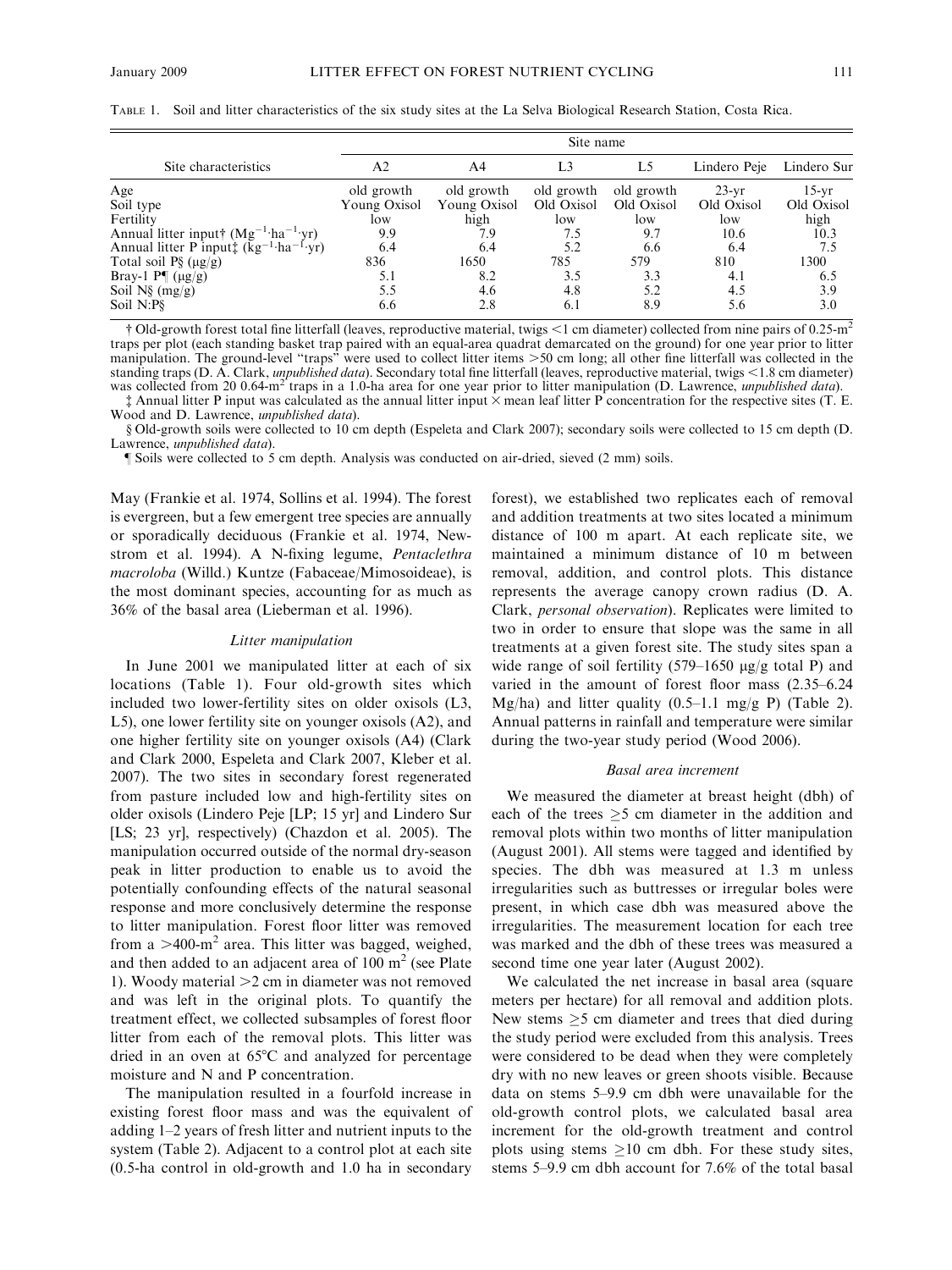| Site name (plot no.)         | Forest floor | Forest floor | Forest floor<br>mass† (Mg/ha) litter $P^+$ (mg/g) turnover $\ddagger$ (month) | Litter added C added   N added   P added  <br>(Mg/ha) | (Mg/ha) | (kg/ha) | (kg/ha) |
|------------------------------|--------------|--------------|-------------------------------------------------------------------------------|-------------------------------------------------------|---------|---------|---------|
| Old growth, Young Oxisol     |              |              |                                                                               |                                                       |         |         |         |
| A2(1)                        | 4.7          | 0.66         | 5.8                                                                           | 19.0                                                  | 8.2     | 325     | 12.5    |
| A2(2)                        | 4.8          | 0.58         | 5.9                                                                           | 19.3                                                  | 7.6     | 249     | 11.2    |
| A4(1)                        | 3.1          | 1.18         | 4.7                                                                           | 12.3                                                  | 4.6     | 179     | 14.5    |
| A4(2)                        | 5.8          | 1.06         | 8.9                                                                           | 23.3                                                  | 9.1     | 331     | 24.7    |
| Old growth, Old Oxisol       |              |              |                                                                               |                                                       |         |         |         |
| L3(1)                        | 4.8          | 0.42         | 7.7                                                                           | 19.2                                                  | 8.5     | 333     | 8.1     |
| L3(2)                        | 4.5          | 0.55         | 7.3                                                                           | 18.2                                                  | 7.8     | 229     | 10.0    |
| L5(1)                        | 3.3          | 0.55         | 4.1                                                                           | 13.2                                                  | 5.5     | 235     | 7.3     |
| L5(2)                        | 4.6          | 0.58         | 5.6                                                                           | 18.3                                                  | 7.1     | 245     | 10.5    |
| Secondary forest, Old Oxisol |              |              |                                                                               |                                                       |         |         |         |
| Lindero Peje (1)             | 5.4          | 0.72         | 6.1                                                                           | 21.5                                                  | 10.2    | 384     | 15.5    |
| Lindero Peje (2)             | 6.2          | 0.75         | 7.1                                                                           | 25.0                                                  | 8.5     | 352     | 18.6    |
| Lindero Sur $(1)$            | 2.3          | 0.52         | 2.7                                                                           | 9.4                                                   | 4.5     | 165     | 4.9     |
| Lindero Sur (2)              | 2.6          | 0.55         | 3.1                                                                           | 10.6                                                  | 5.0     | 177     | 5.8     |

TABLE 2. Parameters of the forest floor litter manipulation.

† Forest floor litter was collected from a 400-m<sup>2</sup> area in June 2001. Wood larger than 2 cm diameter was excluded.

 $\ddagger$  Forest floor turnover time = (forest floor mass/annual litter input)  $\times$  12 months.

§ Total forest floor litter collected from a 400-m<sup>2</sup> area and added to a neighboring 100-m<sup>2</sup> area.

 $\hat{\mathbb{I}}$  Total forest floor litter added to the 100-m<sup>2</sup> area  $\times$  the nutrient concentration (%) of that litter.

area of stems  $\geq$ 5 cm dbh (D. A. Clark, *unpublished* data). In secondary forest sites these smaller stems accounted for 8.3% (R. L. Chazdon, unpublished data). The most common dominant species of control, addition, and removal plots were Pentaclethra macroloba and Goethalsia meiantha (Table 3; Appendix A).

# Litter collection

Two  $0.64 \text{--} \text{m}^2$  litterfall traps were placed within each removal and addition treatment plot. For the control plots, leaf litter was collected as part of ongoing research (old-growth, nine  $0.25 \text{m}^2$  standing basket traps per 0.5ha plot [D. A. Clark]; secondary, four  $0.64 \text{--} m^2$  traps in a 1.0-ha area [D. Lawrence]). All fine litter was collected biweekly for 28 months and dried in an oven at  $65^{\circ}$ C. Old-growth litter was dried to constant mass. Secondary forest and treatment plots were dried for a full week and then weighed. Litter was then separated into three fractions (fruit/flower, small twigs, and leaves) and weighed. Leaves were ground to pass through a 1-mm mesh screen. We analyzed a subset of monthly samples (August–December) from both the year of forest floor manipulation and the following year. We chose this subset of samples based on the estimated forest floor turnover time for this forest.

## Expected timing of litter effects

To determine the time frame for potential feedbacks of litter inputs, we analyzed decomposition rates in two ways. First, we calculated the forest floor turnover time (litter pool/litter input) for each of the study sites. We divided the forest floor mass (as measured at the time of our manipulation (total dry mass removed/400  $m<sup>2</sup>$  area; Table 2) by the total annual litter input from the prior year for the respective control plots (D. A. Clark and D. Lawrence, unpublished data; Table 1). To estimate

relative rates of decomposition as well as the rate at which nutrients are lost from decomposing litter at the different sites, we conducted a decomposition study in the control plots. For each of the six study sites, litter (leaves, reproductive material, and stems  $\leq$  cm diameter) was collected in mesh sheets tied up above the ground and later air-dried. Each decomposition bag was filled with 10 g of litter (bags  $10 \times 15$  cm; 1-mm plastic mesh screen; 1 cm wide holes were sewed at the top in order to allow larger invertebrates to enter). Litterbags containing local litter were set out at their respective sites within one month of litter manipulation (July 2001) and collected on four subsequent dates (after 2, 6, 10, and 14 weeks). On each of the collection dates, two bags were collected at each site. Decomposition bags were dried in an oven at 65°C. The litter was then weighed and ground to pass through 1-mm mesh screen.

## Nutrient and statistical analyses

All leaf litterfall, soil, and litter decomposition samples were digested using a modified Kjeldahl digestion on a Tecator 2000 Digestion System (Perstorp Analytical, Silver Spring, Maryland, USA). Bray-1 P extractions were performed on 2 g of sieved, air-dried soil collected from each of the study sites. The soil was mixed with 20 mL of 1.0 mol/L NH<sub>4</sub>F and 0.5 mol/L HCl and shaken for 5 min (Bray and Kurtz 1945). This mixture was then filtered for 10 min through Schleicher and Schuell 597 filter paper (110 mm). Both the digestate and Bray extracts were analyzed for P colorimetrically using an Alpkem Flow Solution IV Auto Analyzer (OI Analytical, College Station, Texas, USA). Carbon (C) and N concentrations were determined by combustion using a Carlo Erba (Model NA 2500; Carlo Erba, Milan, Italy).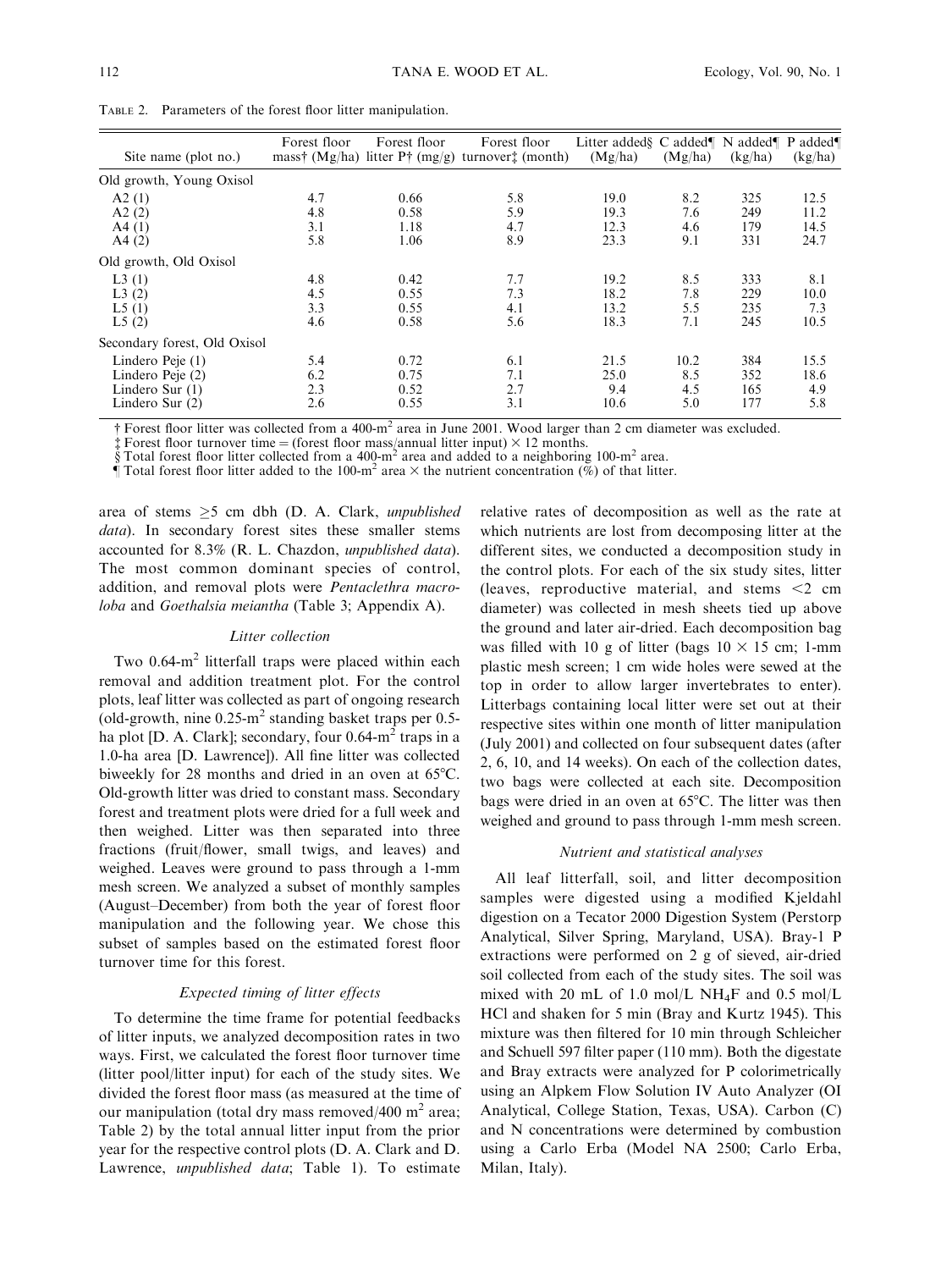| Site name                    | Basal area $(m^2/ha)$ † |          |         | Dominant species (% basal area)† |                                     |                                |  |
|------------------------------|-------------------------|----------|---------|----------------------------------|-------------------------------------|--------------------------------|--|
| (plot no.)                   | Control                 | Addition | Removal | Control                          | Addition                            | Removal                        |  |
| Old growth, Young Oxisol     |                         |          |         |                                  |                                     |                                |  |
| A2(1)                        | 21                      | 20       | 39      | Pentaclethra<br>macroloba (29)   | Ocotea<br>hartshorniana (69)        | Pentaclethra<br>macroloba (63) |  |
| A2(2)                        |                         | 41       | 24      |                                  | Pentaclethra<br>macroloba (92)      | Pentaclethra<br>macroloba (37) |  |
| A4(1)                        | 27                      | 19       | 44      | Pentaclethra<br>macroloba (45)   | Lacmellea<br><i>panamensis</i> (28) | Ilex skutchii (53)             |  |
| A4(2)                        |                         | 36       | 13      |                                  | Sacoglottis<br>trichogyna (76)      | Goethalsia<br>meiantha (44)    |  |
| Old growth, Old Oxisol       |                         |          |         |                                  |                                     |                                |  |
| L3(1)                        | 24                      | 13       | 30      | Pentaclethra<br>macroloba (31)   | Macrolobium<br>costaricense (28)    | Pentaclethra<br>macroloba (61) |  |
| L3(2)                        |                         | 9        | 32      |                                  | Iriartea deltoidea (51)             | Carapa guianensis (33)         |  |
| L5(1)                        | 23                      | 21       | 23      | Pentaclethra<br>macroloba (33)   | Minguartia<br>guianensis (47)       | Pentaclethra<br>macroloba (63) |  |
| L5(2)                        |                         | 42       | 27      |                                  | Ampelocera<br>macrocarpa (72)       | Pentaclethra<br>macroloba (46) |  |
| Secondary forest, Old Oxisol |                         |          |         |                                  |                                     |                                |  |
| Lindero Peje (1)             | 28                      | 22       | 24      | Goethalsia<br>meiantha (19)      | Pentaclethra<br>macroloba (49)      | Pentaclethra<br>macroloba (26) |  |
| Lindero Peje (2)             |                         | 43       | 3       |                                  | Inga leiocalycina (53)              | Pentaclethra<br>macroloba (36) |  |
| Lindero Sur $(1)$            | 22                      | 54       | 22      | Goethalsia<br>meiantha (28)      | Goethalsia meiantha (69)            | Goethalsia<br>meiantha(61)     |  |
| Lindero Sur $(2)$            |                         | 10       | 17      |                                  | Goethalsia meiantha (36)            | Goethalsia<br>meiantha (40)    |  |

TABLE 3. Vegetation characteristics of the treatment plots.

† Old-growth control data are from 0.5-ha plots and include stems ≥10 cm dbh (D. B. Clark and D. A. Clark, *unpublished data*). Secondary forest control data are from 1.0-ha plots and include stems  $\geq$ 5 cm dbh (R. L. Chazdon, *unpublished data*). Addition, 100 $m^2$  area; removal, 400-m<sup>2</sup> area. Both estimates include stems  $\geq$ 5 cm dbh.

We analyzed leaf litter mass, leaf litter N and P concentrations, and leaf litter N and P inputs (litter  $mass/interval \times associated nutrient concentration)$  for a response to litter treatment both the year of manipulation and the year following manipulation using PROC Mixed analysis in SAS (SAS Institute 2002). We blocked the data by soil fertility (high, A4, LS; low, A2, L3, L5, LP) and age (old growth, A2, A4, L3, L5; secondary, LS, LP). When the homogeneity of variance assumption was not met, we log-transformed the data, which successfully corrected this problem in all instances. In addition, if the blocked effects of age and fertility were not significant in the model, they were included as random effects in the PROC Mixed analysis. We performed a two-way analysis of variance (ANOVA) to determine whether woody growth varied among treatments and forest types. When significant, a post hoc test (Tukey-Kramer) was performed to determine where significant differences occurred.

To determine which factors might be driving the response of production or inputs to litter manipulation, we regressed the basal area increment, and cumulative leaf litter production and N and P inputs for both the addition and removal sites against the factors most likely to drive variation in the magnitude of the response. We considered the following factors: quantity of litter added/removed, quality of litter added/removed ([N] and [P]), quantity of nutrients in the added

litter/removed, and soil nutrients (total N and P, Bray-1 P). In addition, we evaluated whether the stoichiometry (C:N, C:P, N:P) of the added/removed litter or the soil affected the magnitude of the response. We defined the cumulative effect as the total production (or inputs) summed over the study period of interest (e.g., total litter or inputs summed from August–December 2001). Finally, we determined whether site effects, such as forest floor turnover time, basal area, and stem density, explained variability among sites in their response to litter manipulation. All regressions were performed in SigmaPlot (SPSS 2001).

### **RESULTS**

## Effect of litter manipulation on woody growth and litter production

Leaf litter production was significantly higher in the addition plots than in both the control and removal plots for the period two to six months following litter addition (mean 22% increase, as high as 92%; August–December 2001; PROC Mixed, treatment effect,  $F = 3.41$ , df = 2, 135,  $P = 0.0359$ , Tukey-Kramer; Fig. 1). This positive effect was greatest in October and November (Fig. 1). Leaf litter production changed significantly with time (PROC Mixed, time effect,  $F = 7.07$ , df = 4, 135,  $P =$ 0.0002). However, leaf litter production from August to December did not vary significantly with age or fertility,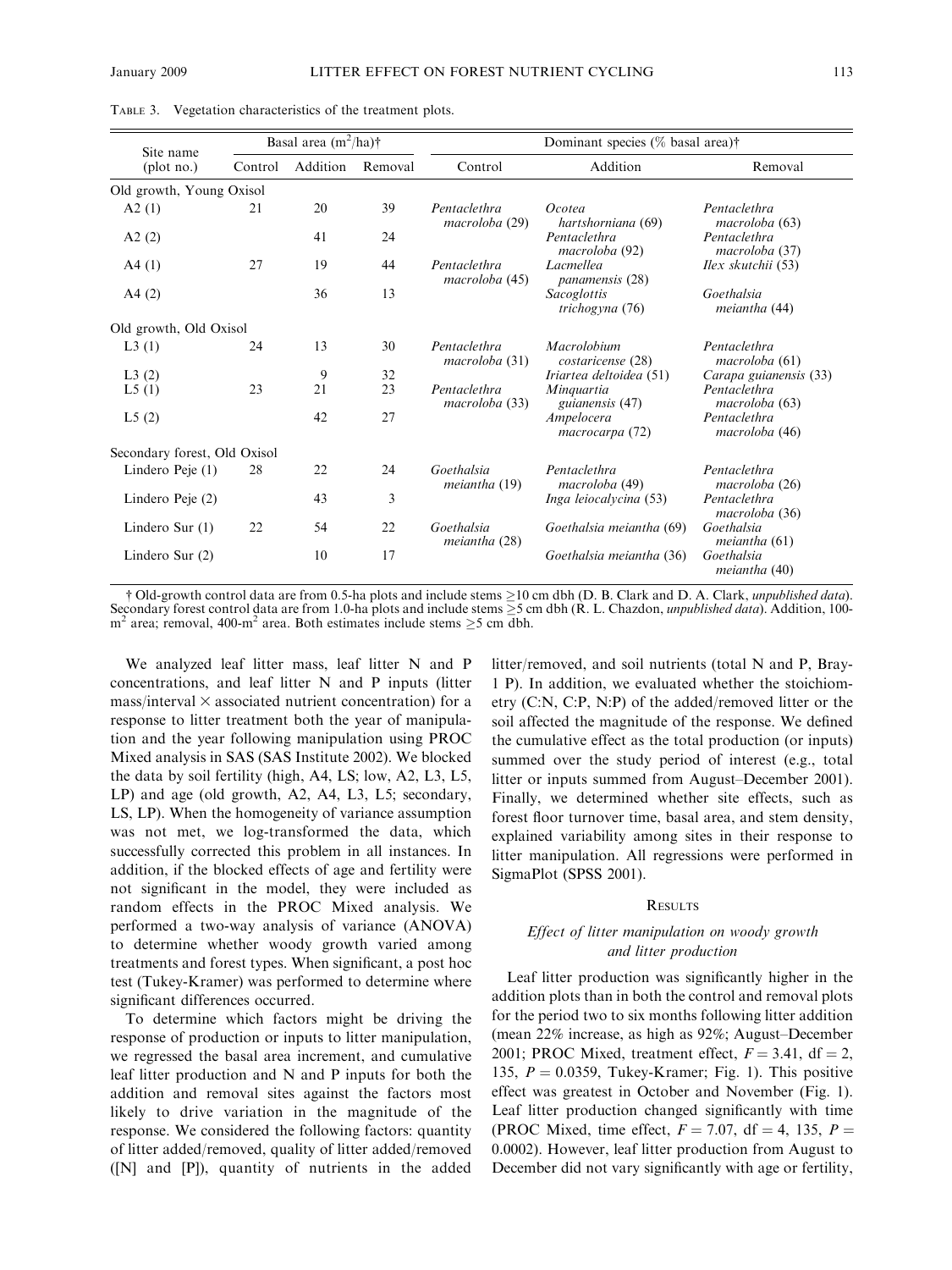

FIG. 1. Leaf litter production (mean  $\pm$  SE) by treatment (A) in the year of litter manipulation and (B) in the year following manipulation. Data are pooled across all sites as no significant effect of fertility or age class was found.

nor did these forest types differ in the timing of their response to litter manipulation (PROC Mixed, forest type effect, n.s. [not significant]; forest type  $\times$  time  $\times$ treatment effect, n.s.). The effect of litter manipulation on leaf litter production persisted into the second study year, with leaf litter production significantly higher than removal and control plots from August to December 2002 (PROC Mixed, treatment effect,  $F = 3.54$ , df = 4, 171,  $P = 0.0311$ , Tukey-Kramer; Fig. 1). Similar to the first study year, leaf litter production did not differ by fertility or forest age (PROC Mixed, fertility and age effects, n.s.). The mean basal area increment (woody growth) did not differ significantly among treatments.

Contrary to expectations, litter removal did not significantly affect basal area increment or litter production.

# Effect of litter manipulation on litter N and P concentrations

Leaf litter [N] and [P] did not differ significantly among treatments, either in the months following or in the year after litter manipulation (Figs. 2 and 3). Leaf litter [P] changed significantly with time and was significantly higher in the high-fertility sites (0.88 vs.  $0.82 \text{ mg/g}$  for low-fertility sites) (PROC Mixed, time effect,  $F = 5.08$ , df = 4, 129,  $P = 0.0008$ ; fertility effect,  $F = 12.14$ , df = 1, 31,  $P = 0.0015$ , Tukey-Duncan). Leaf litter [N] did not change significantly with time (PROC



FIG. 2. Leaf litter P concentration (mean  $\pm$  SE) for (A, B) high-fertility and (C, D) low-fertility sites by treatment in both the year of litter manipulation and the year following litter manipulation. Soil fertility significantly influenced the magnitude of leaf litter [P]. High-fertility sites include A4 and LS; low-fertility sites include A2, L3, L5, and LP ( $A = Young Oxisol$ , L = Old Oxisol,  $LS =$  Lindero Sur,  $LP =$  Lindero Peje). See Table 1 for a description of sites.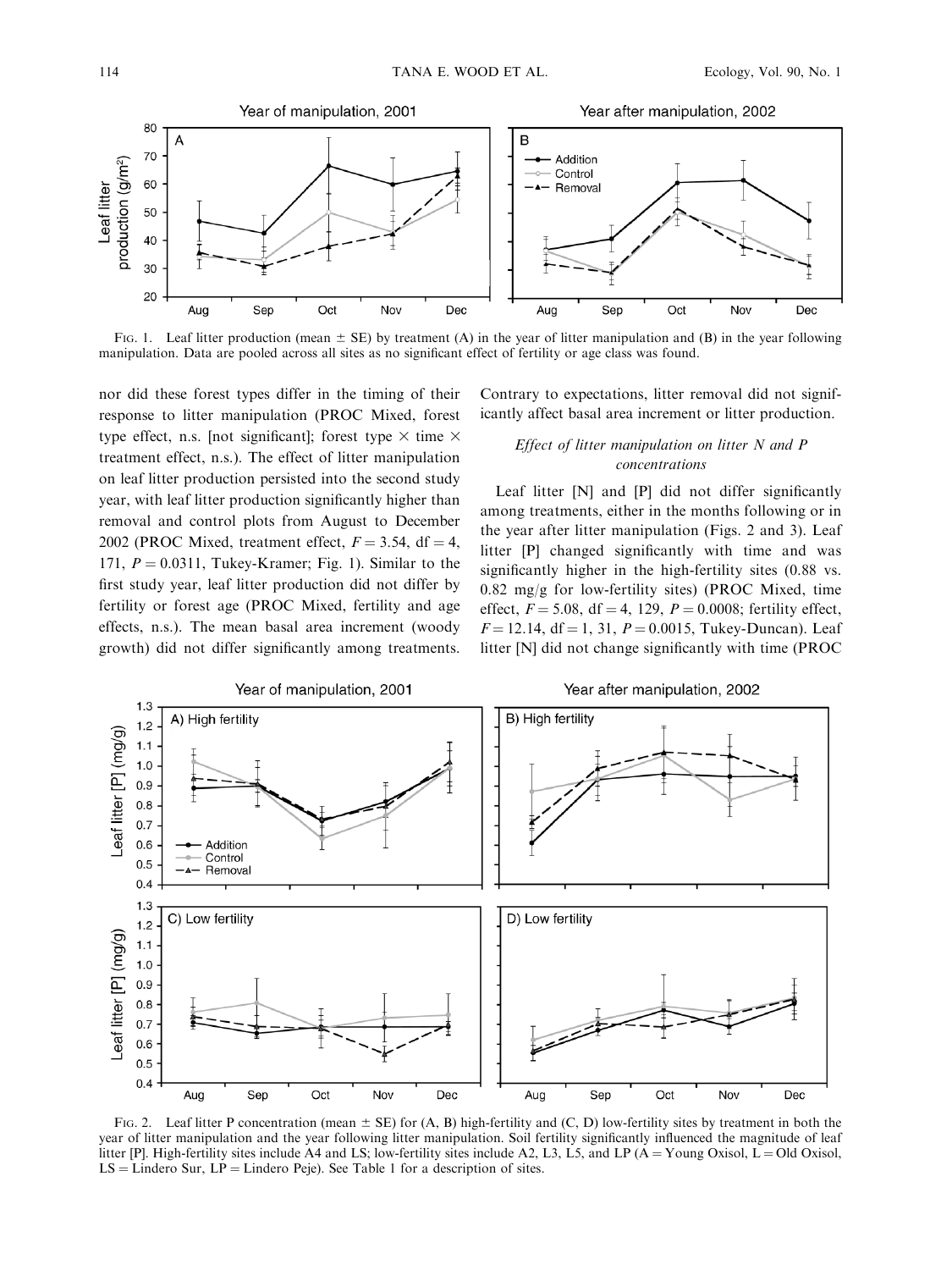

FIG. 3. Leaf litter N concentration (mean  $\pm$  SE) for (A, B) old-growth and (C, D) secondary-forest sites by treatment in both the year of litter manipulation and the year following litter manipulation. Age class significantly influenced the magnitude of leaf litter [N]. Old-growth sites include A4, A2, L3, L5; secondary-forest sites include LS and LP.

Mixed, time effect, n.s.) and was significantly higher in the secondary forests than in the old-growth forest plots (1.93% vs. 1.76%) (PROC Mixed, age effect,  $F = 4.41$ , df  $= 1, 31, P = 0.0034$ , Tukey-Duncan). These results held for both study years (PROC Mixed, time effect, n.s.; age effect,  $F = 4.75$ ,  $df = 1$ , 31,  $P = 0.0307$ ). Soil fertility did not affect leaf litter [N] in either of the two study years.

#### Effect of litter manipulation on litter N and P inputs

From two to six months following litter addition (August–December 2001), monthly litter P inputs were



FIG. 4. Leaf litter P inputs (mean  $\pm$  SE) for (A, B) high-fertility and (C, D) low-fertility sites by treatment in both the year of litter manipulation and the year following litter manipulation. Soil fertility significantly influenced the magnitude of leaf litter P inputs. High-fertility sites include A4 and LS; low-fertility sites include A2, L3, L5, and LP.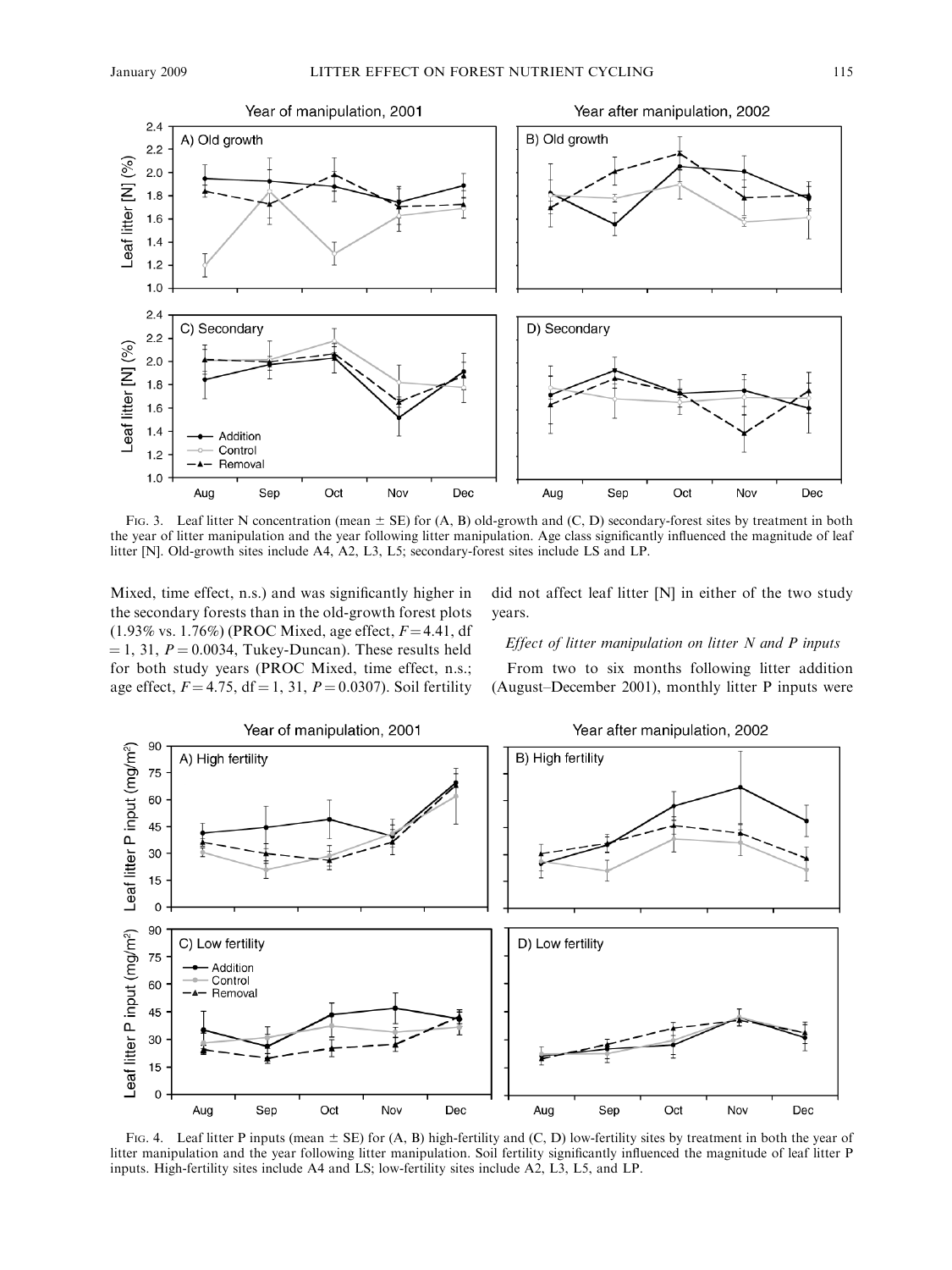

FIG. 5. Leaf litter N inputs (mean  $\pm$  SE) by treatment (A) in the year of litter manipulation and (B) in the year following manipulation. Data are pooled across all sites as no significant effect of fertility or age class was found.

significantly higher in the addition plots than in both control and removal plots (mean 31% increase, as high as 85%, Fig. 4; PROC Mixed, treatment effect,  $F = 3.59$ ,  $df = 2$ , 156,  $P = 0.030$ . As with litter production, the increase in P inputs in the addition plots was highest in October and November. However, unlike leaf litter production, leaf litter P inputs did not differ among treatments in the subsequent study year (Fig. 4). Leaf litter P inputs changed significantly with time in both study years (PROC Mixed time effect,  $F = 15.22$ , df = 4, 156,  $P < 0.0001$ ). Leaf litter P inputs were significantly greater (by 26%) in the high-fertility sites; however, there was no significant effect of fertility on the timing of the response to litter manipulation (PROC Mixed fertility effect,  $F = 4.83$ , df = 1, 156,  $P = 0.0295$ ; time  $\times$  fertility  $\times$ treatment, n.s.). There was no significant effect of litter removal on monthly litter P inputs.

As with leaf litter P inputs, leaf litter N inputs were also significantly higher in the addition than in the control and removal plots the year of litter manipulation (mean 46% increase, as high as 156%; PROC Mixed,  $F =$ 4.72, df = 2, 165,  $P = 0.0102$ , Tukey-Kramer; Fig. 5). Leaf litter N inputs changed significantly with time both the year of addition and the subsequent study year (PROC Mixed, time effect,  $F = 10.03$ , df = 4, 165, P < 0.0001). The magnitude of monthly N inputs did not differ with age or fertility, nor did the timing of the response to litter manipulation (PROC Mixed, age and fertility effects, n.s.; time  $\times$  age/fertility  $\times$  treatment effect, n.s.). There was no effect of litter removal on leaf litter N inputs.

## Drivers of variability in the cumulative litter manipulation effect

As much as 41–62% of the variation in the cumulative leaf litter, litter N, and litter P inputs of the addition plots was explained by the total P in added litter (Fig. 6; litter production,  $R^2 = 0.48$ ,  $P = 0.012$ ; P input,  $R^2 =$ 0.62,  $P = 0.005$ ; N input,  $R^2 = 0.41$ ,  $P = 0.026$ ). Litter C:P was also significantly related to cumulative leaf litter mass, litter N, and litter P inputs (35–55% of the variance explained; data not shown). The P concentration of added litter was significantly related to the

cumulative leaf litter ( $R^2 = 0.37$ ,  $P = 0.035$ ) and P input  $(R^2 = 0.51, P = 0.009)$  but not to N inputs. As expected, litter [P], litter C:P, and total P added in litter covaried, but total P added best explained the response to litter addition.

The high-fertility secondary forest site, LS, had a relatively low response to forest floor addition. This was likely due to low forest floor P stocks and hence a lower P litter treatment relative to other high-fertility sites. The low forest floor P stocks at this site may be due to the high forest floor turnover time and hence a rapid loss of nutrients and mass from litter (Table 2). The lowfertility sites, L3 and L5, also had low forest floor P stocks and a net negative response to litter addition (L3, 180 vs. 218 mg/m<sup>2</sup>; L5, 264 vs. 288 mg/m<sup>2</sup> [total leaf litter 2–6 months following manipulation in addition vs. control plots]). Cumulative N and P inputs for all sites responded positively to litter addition, regardless of age and soil fertility.

None of the soil properties evaluated (total soil N, P, Bray-1 P, C:N, and C:P), or site characteristics (stem density, basal area, turnover time) were related to the litter manipulation effect for the addition sites. However, both Bray-1 P and total soil P were positively correlated with forest floor [P]  $(r^2 = 0.50, P = 0.01;$  data not shown). Furthermore, sites with higher forest floor [P] also tended to have larger P inputs in the manipulation.

We also evaluated the relationship between the cumulative litter removal effect and the forest floor mass, quality, and nutrients that were removed. The C:P and [P] of the removed forest floor litter explained 39– 42% of the variability in the cumulative leaf litter input in the removal sites, respectively (Fig. 7; C:P,  $R^2 = 0.39$ ,  $P = 0.02$ ; [P],  $R^2 = 0.42$ ,  $P = 0.02$ ). Neither the total forest floor mass nor the quality of the litter removed influenced the cumulative leaf litter N and P inputs of the removal sites.

# Forest floor turnover time and decomposition rates

The youngest, high-fertility site (LS) had the shortest forest floor turnover time (3 months; Table 2), while the older, secondary forest site (LP) had a turnover time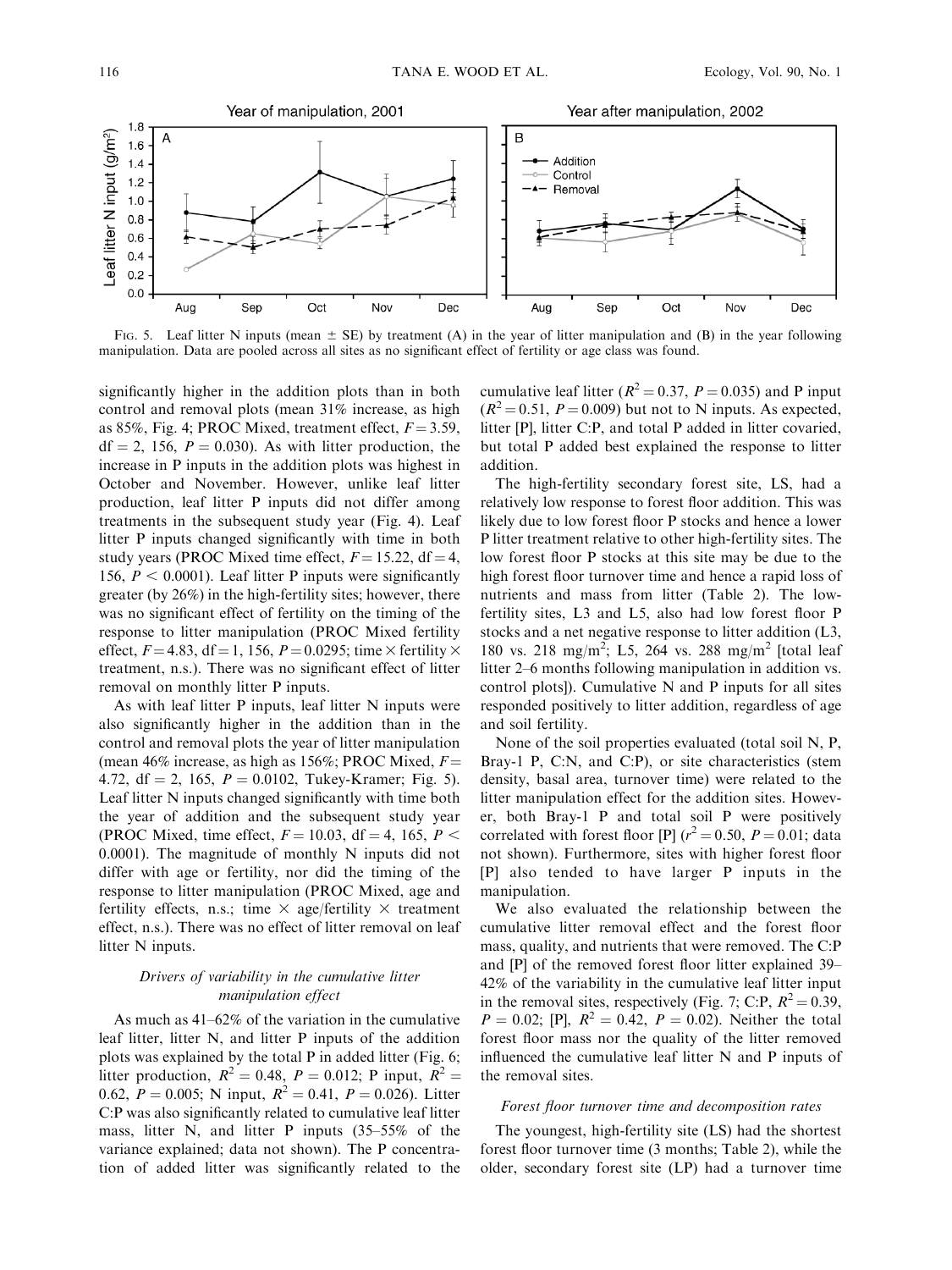

FIG. 6. Relationships between the total P added in litter form and the cumulative (A) leaf litter input, (B) leaf litter P inputs, and (C) leaf litter N inputs in the litter addition plots. The cumulative input is defined as the sum of total leaf or nutrient inputs from August to December in the year of litter manipulation.

similar to that of old-growth sites with similar soil fertility (6–7 months; Table 2). Contrary to expectations, one of the low-fertility sites (L5) had a relatively rapid forest floor turnover time (5 months; Table 2), and one plot at the highest fertility old-growth forest (A4) had the slowest forest floor turnover time (9 months; Table 2). Decomposition rates, as measured by litterbags, did not differ significantly with age or with fertility, although rates were slightly faster in the higher fertility sites. After four months of decomposition in our study, the litter had lost on average 42% of its original mass (range,  $19-67\%$ ) and  $50\%$  of its initial P (range,  $16-67\%$ ; data not shown). The decomposition rates estimated with decomposition bags were slower than those estimated by the forest floor turnover calculation.

#### **DISCUSSION**

#### Forest productivity

Over all forest types, increasing forest floor litter mass led to an average 22% increase in leaf litter production 2–6 months following litter application. This increase in litter production,  $\sim$  2 Mg/ha/yr, is the equivalent of 19– 27% of average annual production (Fig. 1). The increase in leaf litter productivity coincided with the time when 50% of P had been lost from decomposing litter. The rapid response of the vegetation to litter addition is reflective of the high forest floor turnover rate (3–9 months; Table 2) and a tight link between leaf litter nutrient cycling and forest productivity.

Given that the typical leaf life span of tropical trees ranges from 1 to 5 years (mean of two years; e.g., Reich et al. 1991), it is improbable that a complete cycle of new leaf production and senescence occurred within the time frame of this study. Rather, the increase in leaf litter production is most likely the result of trees shedding old leaves in favor of creating new leaves during periods of high soil nutrient availability. Similarly, evidence of a decoupling of leaf production and leaf life span has been found in other fertilization studies. For example, Harrington et al. (2001) found that in addition to



FIG. 7. Relationships between the cumulative leaf litter input in the removal plots vs. the (A) forest floor [P] and (B) forest floor C:P. The cumulative leaf litter input is defined as the sum of the total leaf litter produced from August to December the year of litter manipulation.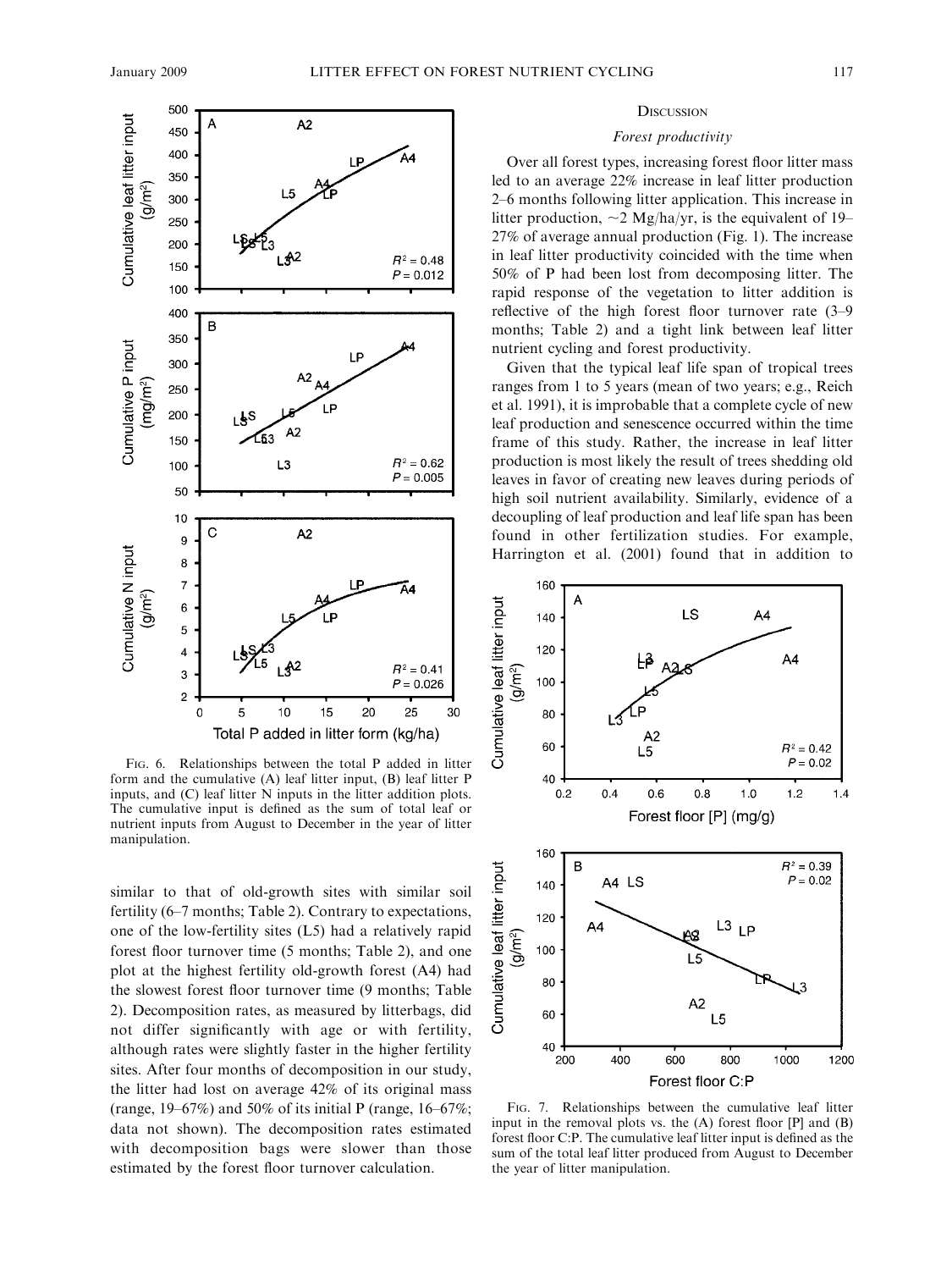

PLATE 1. Juan Romero weighs bagged forest floor litter before it is transferred to the neighboring addition plot. Photo credit: T. E. Wood.

increased litter production, the leaf area index (LAI) also increased in response to fertilization. The increase in litter production we report, in response to forest floor litter manipulation rather than the addition of nutrients in their mineral form, suggests highly efficient cycling of leaf litter nutrients.

The fourfold increase in forest floor litter could have also influenced litter production and nutrient inputs via its influence on soil properties such as soil moisture, pH, and temperature (Facelli and Pickett 1991, Ostertag et al. 2003, Sayer 2005). Lower soil moisture, high acidity, and temperatures as a result of a thick litter layer could cause trees to drop leaves prematurely as a result of the accompanying environmental stress. However, a similar experiment conducted at three of the six study sites found no effect of litter manipulation on soil pH, soil moisture, or temperature (Wood and Lawrence 2008). Therefore, the effect of forest floor litter manipulation on new litter production is likely due to microbially mediated nutrient release from the added litter rather than a change in physical or chemical soil characteristics.

While the [P] and C:P of added litter were also significantly related to the cumulative litter effect, these factors explained less of the variability in leaf litter production than total P added. Increased leaf litter production in response to addition of total P added is consistent with results from other fertilization studies (Tanner et al. 1990, 1992, Vitousek and Howarth 1991, Crews et al. 1995, Herbert and Fownes 1995, Aerts and Chapin 2000, Harrington et al. 2001). Contrary to expectations, neither soil fertility nor forest age influenced the magnitude of the leaf litter response to forest floor litter addition. Rather, the total P added in litter form drove the observed variability in leaf litter production (Fig. 6). This finding supports our hypothesis that tropical rain forest vegetation is sensitive to inputs of limiting nutrients from litter on short timescales.

Although soil fertility did not directly influence leaf litter production, both total and available P (Bray-1) were positively correlated with forest floor [P], and sites with high forest floor [P] tended to also have higher total P inputs. Therefore, there is an indirect effect of soil fertility on leaf litter production via its influence on litter quality. Soil fertility may also influence the response to increased litter inputs by acting as a buffer against nutrient immobilization. For example, the low-fertility sites, L3 and L5, demonstrated a net negative response to litter addition. The combination of large inputs of low-quality litter and low soil P might have led to net immobilization, such that the microbes acted as a sink for added nutrients rather than a source (Chapin 1980, Lodge et al. 1994, Cleveland et al. 2006). In contrast, the secondary forest site, LS, had high soil fertility and low forest floor P inputs (Table 2). The response of leaf litter production to litter addition at LS was not negative; however, it was low compared to sites with higher forest floor P stocks (Fig. 1). In this case, high soil quality mitigated the negative effect of low total P inputs.

Contrary to expectations, litter removal had no significant effect on forest productivity or nutrient cycling. Although forest floor litter was removed from a relatively large area when compared with the addition treatment (400 m<sup>2</sup> vs. 100 m<sup>2</sup>), the treatment itself was much smaller (onefold removal vs. fourfold addition). More intense litter removal over a longer time period is likely needed before an effect of litter removal on forest productivity and nutrient cycling is observable (Sayer 2005). The cumulative leaf litter inputs in the removal plots were, however, significantly related to the concentration of P in the forest floor litter (Fig. 7). That the quality of the forest floor litter, rather than the available and/or total nutrient pools in the soil explained such a large degree of the variation in the cumulative leaf litter inputs in these sites further highlights the importance of litter as a source of limiting nutrients in this system.

In addition to our expectation that litter addition would positively influence leaf litter production, we also hypothesized that litter augmentation would have a positive effect on woody growth. However, over one year, woody growth did not differ between removal and addition treatments. Hence over the short term, trees initially put nutrients derived from high litter inputs into new leaf production rather than wood growth. Further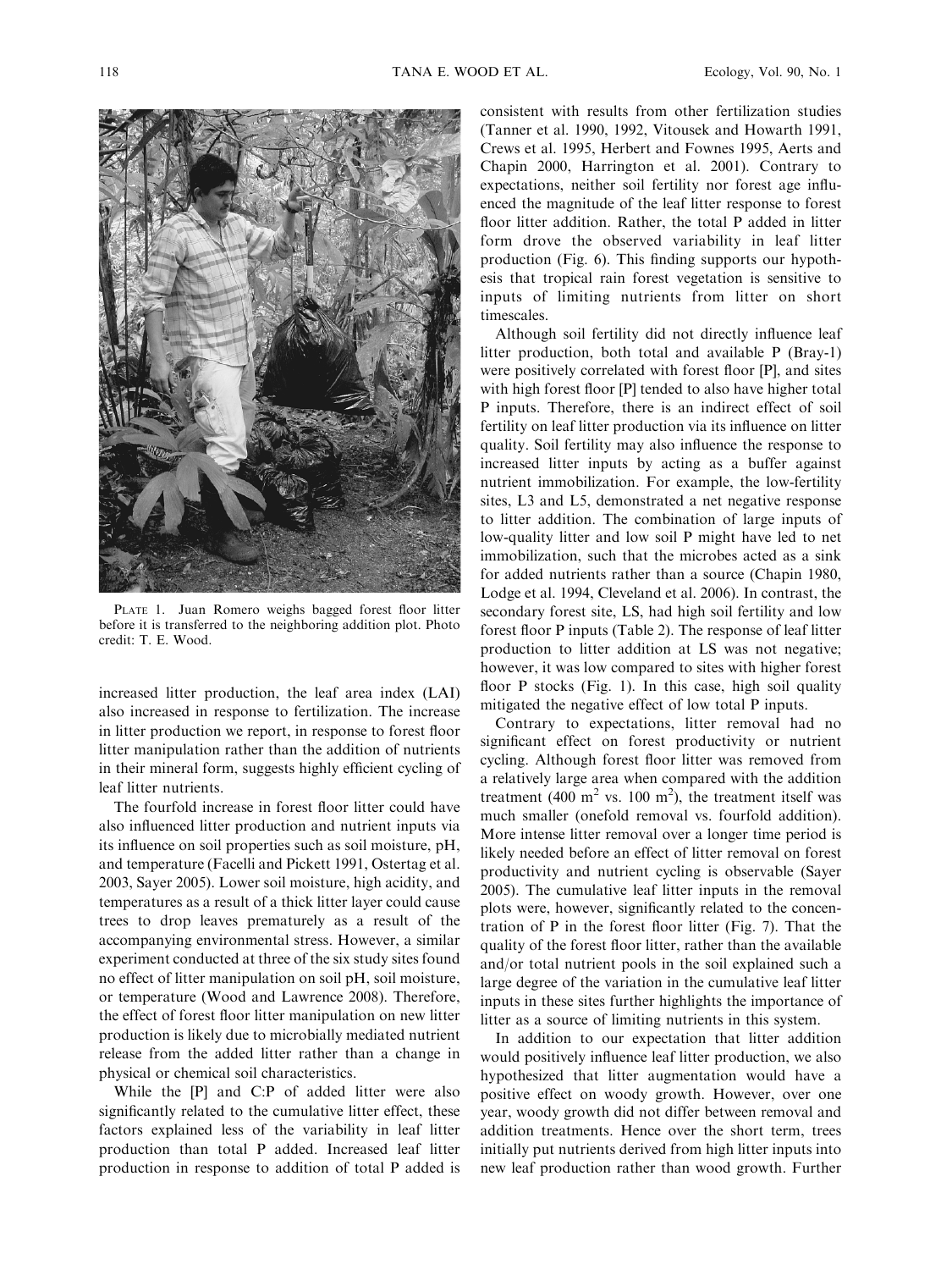research is needed to determine how wood growth responds to litter inputs over a longer time frame.

#### Litter nutrient cycling

Tropical trees have been shown to increase both foliar and senesced leaf nutrient concentrations in response to more intense fertilization with inorganic nutrients over 12 months to 11 years (Tanner et al. 1990, 1992, Vitousek 1998, Mirmanto et al. 1999, Harrington et al. 2001). In this study, litter manipulation had no effect on leaf litter [N] and [P] over 20 months, or the timing of changes in N and P concentrations. Instead, leaf litter [P] was significantly higher in the high-fertility sites, while leaf litter [N] was significantly higher in the secondary forest sites. Hence, the observed temporal variation in leaf litter nutrient concentrations is not a response to short-term pulses in nutrient availability. The processes that might alter leaf litter nutrients, such as resorption, are apparently not responding to nutrients from decomposing litter. Higher leaf litter nutrient concentrations in response to litter addition may not be observed until leaves created under higher nutrient availability are later senesced (i.e., 1–5 years later). Further research is needed to test this hypothesis.

Both leaf litter N and P inputs increased significantly in response to litter addition (mean 46%, 31%, respectively, over the course of three to four months; Figs. 4 and 5). Given that leaf litter nutrient concentrations did not differ among the litter treatments, the increase in N and P inputs occurred mainly in response to changes in leaf litter production. The effect of litter addition on both N and P inputs was short-lived (Figs. 4 and 5; no effect the year following litter manipulation). This rapid return of litter N and P inputs to ''normal'' conditions indicates a very tight cycling of N and P, and would suggest a high adaptability of this forest to climatic variability. In contrast, elevated leaf litter inputs persisted into the subsequent study year (Fig. 1), indicating a continued positive feedback of increased litter production on future leaf litter productivity.

Although mean leaf litter [N] and [P] as well as P inputs varied significantly among forest types (Figs. 2– 4), forest type did not influence the timing or the magnitude of the response to litter addition. As with litter production, the total P in added litter, rather than soil classification, better predicted the response (Fig. 6). Across sites, the maximal effect of litter addition occurred in October–November of the year of addition, regardless of litter quality. The similar timing of this response, indicates that microbes are responding to climate first, and to litter quality second. This hypothesis is further supported by the similar decomposition rates among the six study sites. Although surprising, our decomposition results are consistent with the findings of Cleveland et al. 2006, who conducted a large decomposition experiment in similar forest in Costa Rica. It is possible that there is a longer lag in the response of sites with low litter [P] to litter addition (i.e., switch from net immobilization to net mineralization) that was not captured during the time frame of this study.

#### **CONCLUSIONS**

Sudden large inputs of litterfall in response to major climatic events are not uncommon for tropical forests. Although not important for this forest, hurricanes and major storm events, common to many tropical forests, can lead to massive defoliation of trees and create up to a twofold increase in forest floor mass (Lodge et al. 1991, Ostertag et al. 2003). The high nutrient content and thus high decomposition rate of green leaves vs. senesced leaves could lead to a larger and more rapid response of these forests to elevated litter inputs (Lodge et al. 1991, Fonte and Schowalter 2004). In addition, during especially dry years, such as those that occur during ENSO events, litter production can increase as much as 20% (D. A. Clark, unpublished data). For this forest, experimentally increasing litter inputs to the forest floor resulted in a net positive feedback on leaf litter production and nutrient inputs to the soil. Tropical wet forests appear efficient at recapturing nutrients lost in prior litterfall. Efficient nutrient recapture may confer adaptability of tropical trees in the face of short-term climatic change (ENSO) or longer-term shifts in climate regime in both secondary and old-growth forests. Variability in the response of vegetation to litter addition was driven by variability in the total amount of the most limiting nutrient (P) in added litter rather than total organic matter inputs to the soil or soil fertility, and these nutrients were put toward new leaf production rather than wood growth. These results suggest that in the short term, trees initially put nutrients obtained from decomposing litter into leaf production rather than wood. Should predictions of more frequent ENSO events and more intense wet–dry seasonality in tropical forests hold true (Hulme and Viner 1998), we may expect a shift in the timing of phenological events (i.e., leaf flushing) to coincide with seasonal pulses of nutrient availability.

#### **ACKNOWLEDGMENTS**

This research was supported by the Andrew W. Mellon Foundation and the University of Virginia. Funding was also provided by the National Science Foundation (Grants DEB-9629245, EAR-0421178) and the Department of Energy (Grant DE-FG02-96ER62289). We thank Marcos Molina and Jeanette Paniagua for their invaluable assistance in the field, as well as Sarah Boyd for her help with litter nutrient analyses.

#### LITERATURE CITED

- Aerts, R. 1997. Climate, leaf litter chemistry and leaf litter decomposition in terrestrial ecosystems: a triangular relationship. Oikos 79:439–449.
- Aerts, R., and F. S. Chapin. 2000. The mineral nutrition of wild plants revisited: a re-evaluation of processes and patterns. Advances in Ecological Research 30:1–67.
- Berg, B., et al. 1993. Litter mass-loss rates in pine forests of Europe and eastern United States: some relationships with climate and litter quality. Biogeochemistry 20:127–159.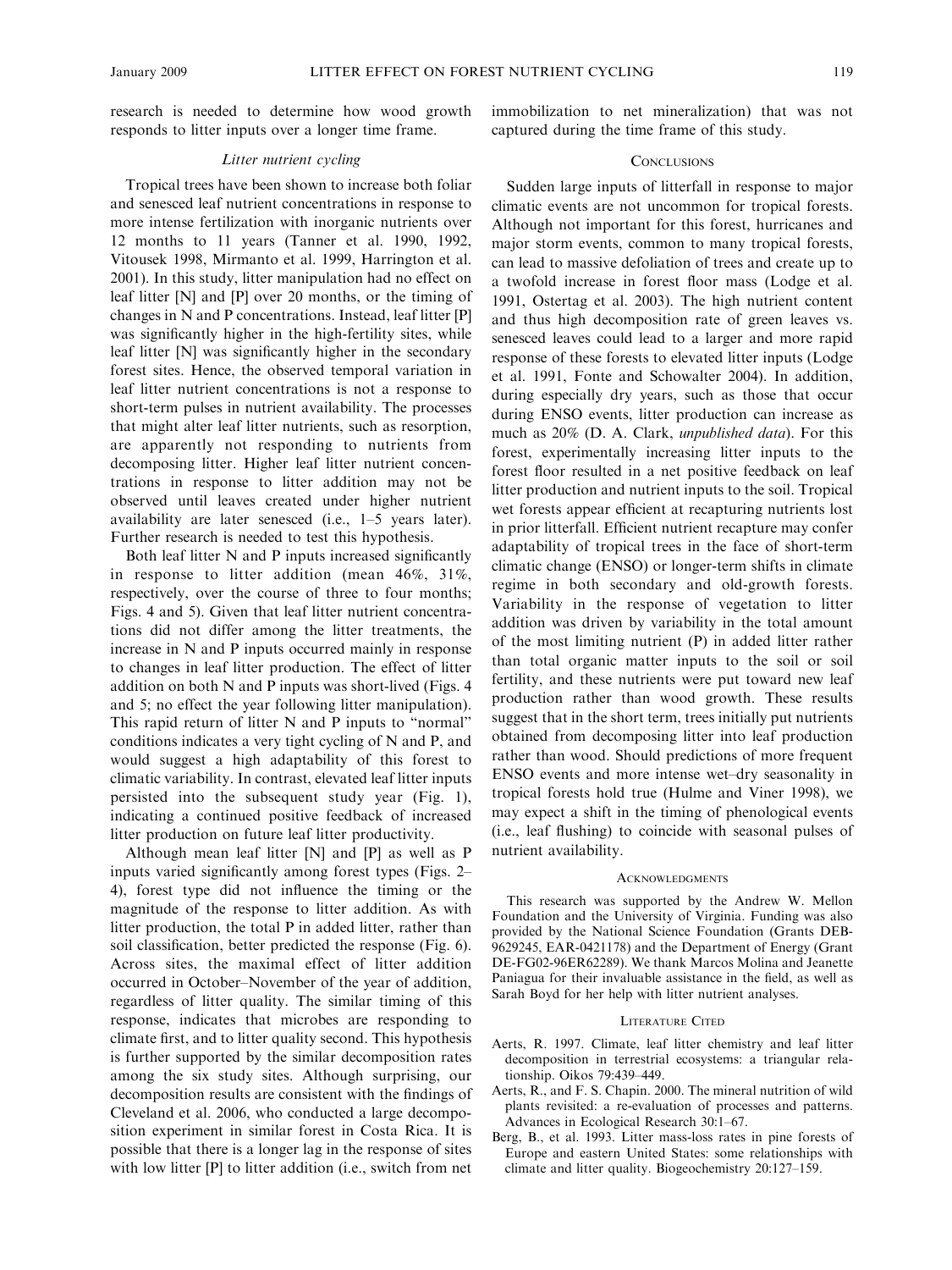- Bray, R. H., and L. T. Kurtz. 1945. Determination of total, organic and available forms of phosphorus in soils. Soil Science 59:39–45.
- Brown, S., and A. E. Lugo. 1990. Tropical secondary forests. Journal of Tropical Ecology 6:1–32.
- Campo, J., and C. Vazquez-Yanes. 2004. Effects of nutrient limitation on aboveground carbon dynamics during tropical dry forest regeneration in Yucatan, Mexico. Ecosystems 7: 311–319.
- Chapin, F. S. 1980. The mineral nutrition of wild plants. Ecological Systems 11:233–260.
- Chazdon, R. L., A. R. Brenes, and B. V. Alvarado. 2005. Effects of climate and stand age on annual tree dynamics in tropical second-growth rain forests. Ecology 86:1808–1815.
- Clark, D. A., S. Brown, D. W. Kicklighter, J. Q. Chambers, J. R. Thomlinson, J. Ni, and E. A. Holland. 2001. Net primary production in tropical forests: an evaluation and synthesis of existing field data. Ecological Applications 11:371–384.
- Clark, D. B., and D. A. Clark. 2000. Landscape-scale variation in forest structure and biomass in a tropical rain forest. Forest Ecology and Management 137:185–198.
- Cleveland, C. C., S. C. Reed, and A. R. Townsend. 2006. Nutrient regulation of organic matter decomposition in a tropical rain forest. Ecology 87:492–503.
- Crews, T. E., K. Kitayama, J. H. Fownes, R. H. Riley, D. A. Herbert, D. Muellerdombois, and P. M. Vitousek. 1995. Changes in soil phosphorus fractions and ecosystem dynamics across a long chronosequence in Hawaii. Ecology 76: 1407–1424.
- Cuevas, E., and E. Medina. 1986. Nutrient dynamics within Amazonian forest ecosystems. I. Nutrient flux in fine litter fall and efficiency of nutrient utilization. Oecologia (Berlin) 68:466–472.
- Edwards, P. J. 1982. Studies of mineral cycling in a montane rain forest in New Guinea: V. Rates of cycling in throughfall and litter Fall. Journal of Ecology 70:807–827.
- Espeleta, J. F., and D. A. Clark. 2007. Multi-scale variation in fine-root biomass in a tropical rain forest: a seven-year study. Ecological Monographs 77:377–404.
- Ewel, J. J. 1976. Litter fall and leaf decomposition in a tropical forest succession in Eastern Guatemala. Journal of Ecology 64:293–307.
- Facelli, J. M., and S. T. A. Pickett. 1991. Plant litter dynamics and effects on plant community structure. Botanical Review 57:1–32.
- Fonte, S. J., and T. D. Schowalter. 2004. Decomposition of greenfall vs. senescent foliage in a tropical forest ecosystem in Puerto Rico. Biotropica 36:474–482.
- Frankie, G. W., H. G. Baker, and P. A. Opler. 1974. Comparative phenological studies of trees in tropical wet and dry forests in the lowlands of Costa Rica. Journal of Ecology 62:881–919.
- Grubb, P. J. 1977. Control of forest growth and distribution on wet tropical mountains: with special reference to mineral nutrition. Annual Review of Ecology and Systematics 8:83– 107.
- Haines, B., and R. B. Foster. 1977. Energy flow through litter in a Panamanian forest. Journal of Ecology 65:147–155.
- Harrington, R. A., J. H. Fownes, and P. M. Vitousek. 2001. Production and resource use efficiencies in N- and P-limited tropical forests: a comparison of responses to long-term fertilization. Ecosystems 4:646–657.
- Hattenschwiler, S., A. E. Hagerman, and P. M. Vitousek. 2003. Polyphenols in litter from tropical montane forests across a wide range in soil fertility. Biogeochemistry 64:129–148.
- Herbert, D. A., and J. H. Fownes. 1995. Phosphorus limitation of forest leaf-area and net primary production on a highly weathered soil. Biogeochemistry 29:223–235.
- Herbohn, J. L., and R. A. Congdon. 1993. Ecosystems dynamics at disturbed and undisturbed sites in North

Queensland wet tropical rain-forest. 2. Litterfall. Journal of Tropical Ecology 9:365–380.

- Hobbie, S. 1992. Effects of plant species on nutrient cycling. Trends in Ecology and Evolution 7:336–339.
- Hopkins, B. 1966. Vegetation of the Olokemeji Forest Reserve, Nigeria. IV. The litter and soil with special reference to their seasonal changes. Journal of Ecology 54:687–703.
- Hulme, M., and D. Viner. 1998. A climate change scenario for the tropics. Climatic Change 39:145–176.
- Kleber, M., L. Schwendenmann, E. Veldkamp, J Rößner, and R. Jahn. 2007. Halloysite versus gibbsite: silicon cycling as a pedogenetic process in two lowland neotropical rain forest soils of La Selva, Costa Rica. Geoderma 138:1–11.
- Klinge, H., and W. A. Rodrigues. 1968. Litter production in an area of Amazonian terra firme forest. Part I. Litter-fall, organic carbon and total nitrogen contents of litter. Amazoniana 1:287–302.
- Kunkel-Westphal, I., and P. Kunkel. 1979. Litter fall in a Guatemalan primary forest, with details of leaf-shedding by some common tree species. Journal of Ecology 67:665–686.
- Lawrence, D. 2005. Regional-scale variation in litter production and seasonality in tropical dry forests of southern Mexico. Biotropica 37:561–570.
- Lieberman, D., M. Lieberman, R. Peralta, and G. S. Hartshorn. 1996. Tropical forest structure and composition on a large-scale altitudinal gradient in Costa Rica. Journal of Ecology 84:137–152.
- Lodge, D. J., W. H. McDowell, and C. P. McSwiney. 1994. The importance of nutrient pulses in tropical forests. Trends in Ecology and Evolution 9:384–387.
- Lodge, D. J., F. N. Scatena, C. E. Asbury, and M. J. Sanchez. 1991. Fine litterfall and related nutrient inputs resulting from Hurricane Hugo in subtropical wet and lower montane rain forests of Puerto Rico. Biotropica 23:336–342.
- McDonald, M. A., and J. R. Healey. 2000. Nutrient cycling in secondary forests in the Blue Mountains of Jamaica. Forest Ecology and Management 139:257–278.
- McGrath, D. A., N. B. Comerford, and M. L. Duryea. 2000. Litter dynamics and monthly fluctuations in soil phosphorus availability in an Amazonian agroforest. Forest Ecology and Management 131:167–181.
- Mirmanto, E., J. Proctor, J. Green, L. Nagy, and Suriantata. 1999. Effects of nitrogen and phosphorus fertilization in a lowland evergreen rainforest. Philosophical Transactions of the Royal Society B 354:167–181.
- Nair, P. K. R. 1989. The role of trees in soil productivity and protection. Pages 567–589 in P. K. R. Nair, editor. Agroforestry systems in the tropics. Kluwer Academic, Dordrecht, The Netherlands.
- Newbery, D. M., I. J. Alexander, and J. A. Rother. 1997. Phosphorus dynamics in a lowland African rain forest: the influence of ectomycorrhizal trees. Ecological Monographs 67:367–409.
- Newstrom, L. E., G. W. Frankie, H. G. Baker, and R. K. Colwell. 1994. Diversity of long-term flowering patterns. Pages 142–160 in L. A. McDade, K. S. Bawa, H. A. Hespenheide, and G. S. Hartshorn, editors. La Selva: ecology and natural history of a Neotropical rain forest. University of Chicago Press, Chicago, Illinois, USA.
- Ostertag, R., F. N. Scatena, and W. L. Silver. 2003. Forest floor decomposition following hurricane litter inputs in several Puerto Rican forests. Ecosystems 6:261–273.
- Porder, S., D. A. Clark, and P. M. Vitousek. 2006. Persistence of rock-derived nutrients in the wet tropical forests of La Selva, Costa Rica. Ecology 87:594–602.
- Read, L., and D. Lawrence. 2003. Litter nutrient dynamics during succession in dry tropical forests of the Yucatan: regional and seasonal effects. Ecosystems 6:747–761.
- Reich, P. B., C. Uhl, M. B. Walters, and D. S. Ellsworth. 1991. Leaf life span as a determinant of leaf structure and function among 23 Amazonian tree species. Oecologia 86:16–24.